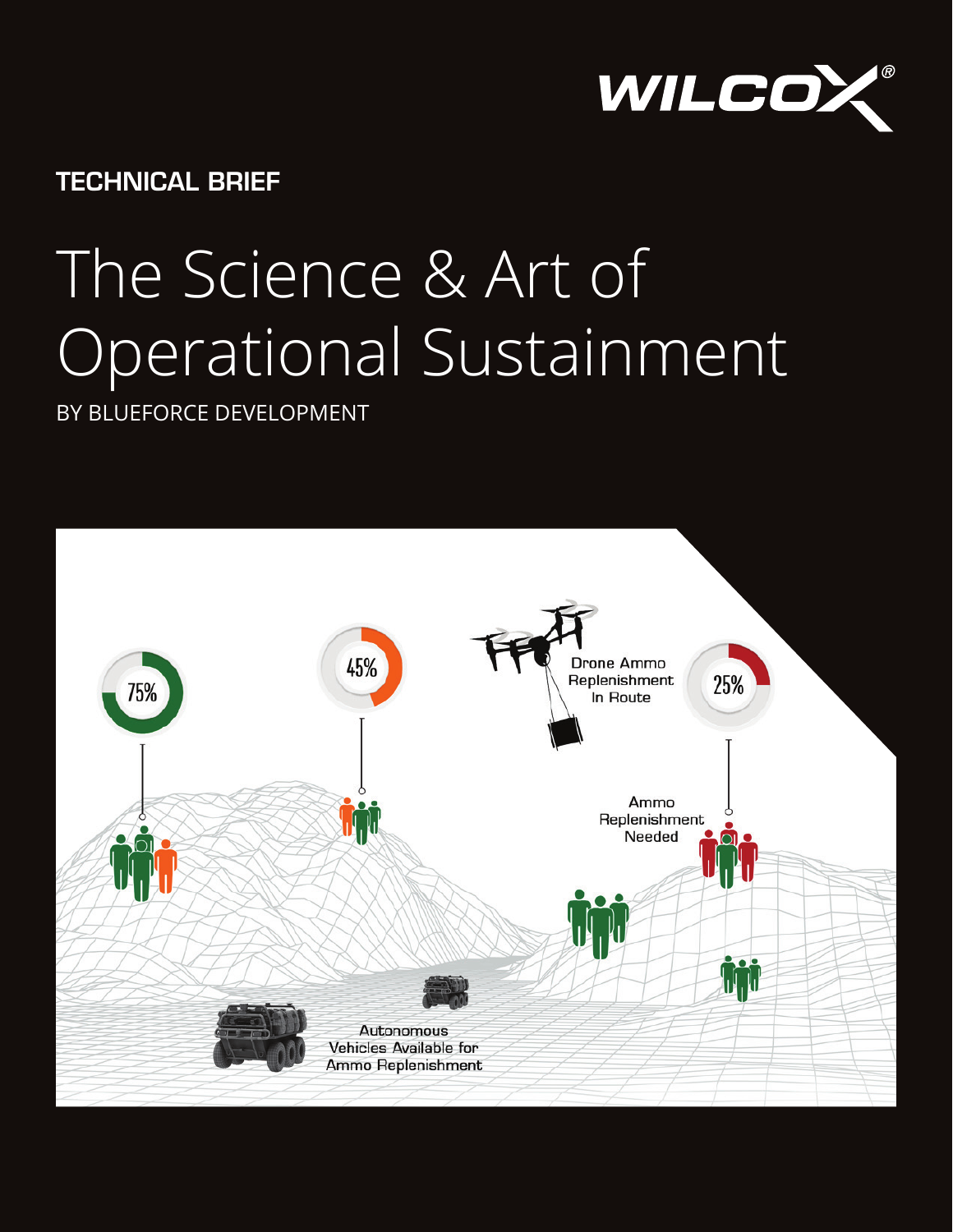Battlefield, disaster response, and public safety sustainment is both an art and science; it's about synchronizing, integrating, and transporting commodities in a highly "just-in-time" manner to provide maneuver and incident commanders with freedom of action, extended operational reach, and prolonged endurance. As it turns out, the "science" of sustainment is not terribly difficult as it is grounded in basic math and computation, based on realtime data from the operational space. A fire team deploys with X amount of ammunition multiplied by the number of soldiers on a fire team, and then an ability to monitor ammunition consumption in real-time. The same calculus can be made for food, water, fuel, medical necessities, and nearly every other class of supply.



The "art" of sustainment is about considering how the tactical or incident response environment affects logistics and resupply. The "cog" at the center of the autonomous replenishment machine is data and situational awareness, fed by an array of IoT sensors (body worn and proximate) and stream analytics to anticipate resupply needs. Using a very simple example, a vehicle that takes X amount of petrol may be started early to warm up on a cold day which will require additional fuel sooner. Similarly, on a hot day with soldiers experiencing an accelerated operational tempo will drive faster and more acute need for resupply of water. Core to the discussion of "art", is all channel access to IoT, GIS, and environmental data, but also recognitional support "services" in the form of rules and AI.

Wilcox Industries has partnered with Blueforce Development Corporation and Thunderbolt Solutions, to develop a packaged capability for operational sustainment based

on deployed fire teams using the [Wilcox FUSION System](https://www.wilcoxind.com/products/combat-systems/fusion-system). The FUSION System houses an integrated maintenance counter which monitors the number of rounds fired, as well as barrel temperature and other rail sensors, and moves weapon data using BlueforceTACTICAL (BTAC) where the data is shared amongst the fire team and their commander but is also shared with the Wilcox Armorers Module in an armory. FUSION System data is also monitored in realtime by Blueforce's new Autonomous Orchestration Plugin for BlueforceEDGE, which monitors a wide array of soldier systems to include the Wilcox FUSION System, physiological wearables, CBRN, laser rangefinders/targeting, and others for single-variant and multi-variant threats. The Plugin contains sets of business rules that can detect active engagement and shot counts, but also looks across an entire deployed fire team, versus a single operator.



Once certain thresholds are reached or a team requests support, the Plugin engages Thunderbolt's Manned-unmanned Teaming (MUM-T) framework, which autonomously monitors, selects and dispatches unmanned assets to perform situation based resupply, reconnaissance and overwatch missions. This creates a fully extensible environment capable of integrating additional components, sensors, datasets, UxVs and missions. These products house an integrated maintenance counter which monitors the number of rounds fired as well as barrel temperature and other rail sensors and moves weapon data using BlueforceTACTICAL (BTAC) where the data is shared amongst the fire team and their commander but is also shared with the Wilcox Armorers Module in an armory.